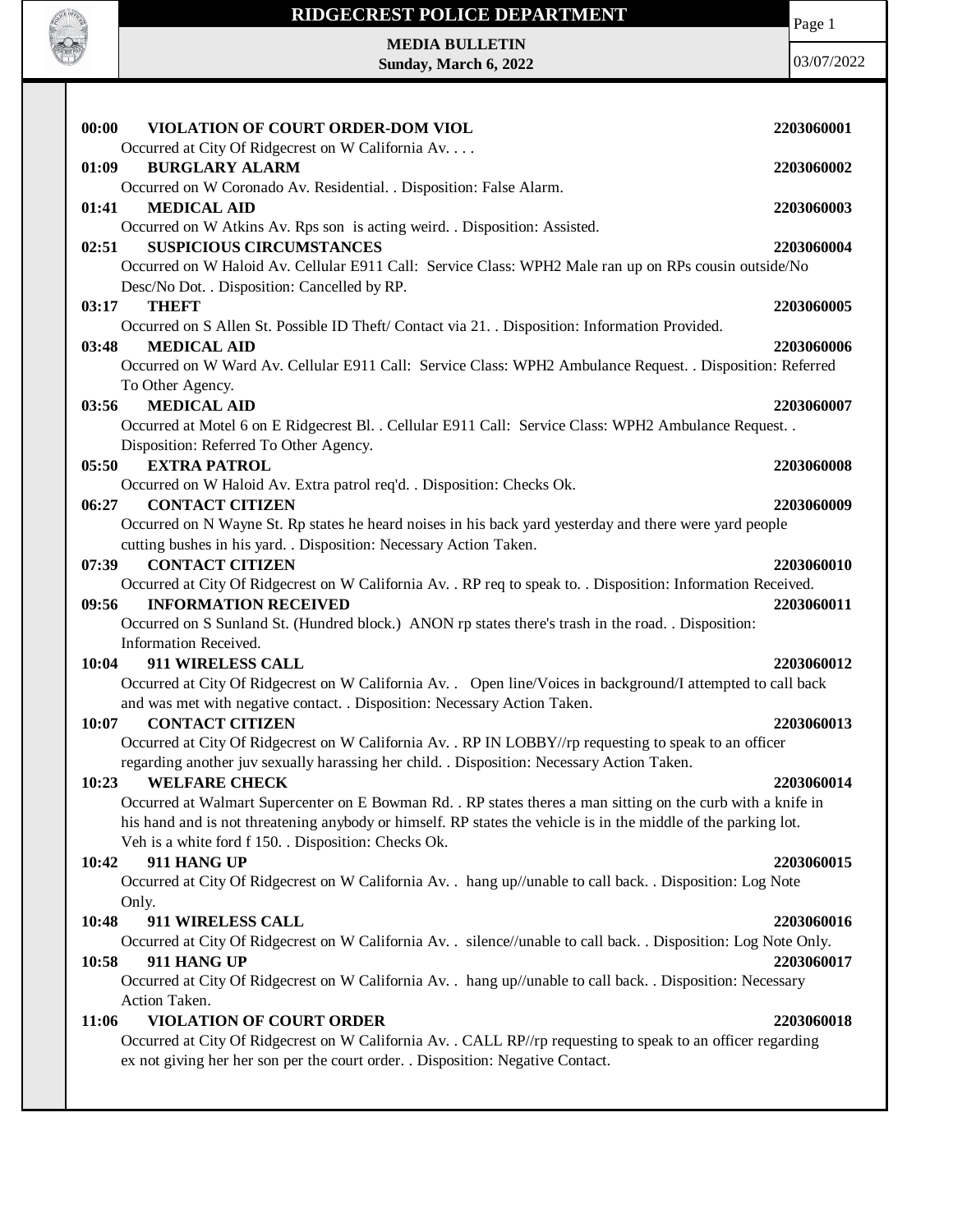

## **RIDGECREST POLICE DEPARTMENT**

**MEDIA BULLETIN Sunday, March 6, 2022** Page 2

03/07/2022

| 11:07<br><b>CONTACT CITIZEN</b><br>2203060019<br>Occurred at City Of Ridgecrest on W California Av. . CALL RP//rp states ex is threatening to call the police<br>because she believes that he is not doing the exchange of their son. rp states son is sick and is taking him to<br>urgent care. rp states per the court order if the child is sick there will be no exchange. Disposition: Information<br>Provided.<br><b>MEDICAL AID</b><br>11:07<br>2203060020<br>Occurred on W Veada Av. Service Class: RESD ambulance request. . Disposition: Referred To Other Agency.<br>POSSESS CONTROLLED SUBSTANCE PARAPHERNALIA<br>11:12<br>2203060021<br>A<br>Occurred on S Lincoln St. Rp states there is a female standing on the corner with blankets picking up rocks<br>and throwing them into the street<br>SA/Tharp, Siera 10/20/98 chg/HS 11364 cited/rel'd. . Disposition: Arrest Made.<br><b>SUSPICIOUS PERSON</b><br>11:14<br>2203060022<br>Occurred at N Traci Ln/W Argus Av. Rp states there is a male subj messing with the telephone wires stating he<br>thinks he is with the secret service and that the lines are tapped.<br>flannel/jeans/white bag. . Disposition: Gone Prior to Arrival.<br><b>INFORMATION</b><br>11:50<br>2203060023<br>Occurred at City Of Ridgecrest on W California Av. . RP called and said his friend did not know the PD's phone<br>number and said she was having trouble with a subject in the store. . Disposition: Information Received.<br><b>CONTACT CITIZEN</b><br>11:54<br>2203060024<br>Occurred at City Of Ridgecrest on W California Av. . RP req contact from. . Disposition: Information Provided.<br>11:55<br>911 HANG UP<br>2203060025<br>Occurred at City Of Ridgecrest on W California Av. . RP stated accidental dial. . Disposition: Necessary<br>Action Taken.<br>12:39<br><b>INFORMATION</b><br>2203060026<br>Occurred at City Of Ridgecrest on W California Av. . RP states her boyfriend is on benson canyon and iron<br>canyon and is having trouble with a guy who is harassing him. . Disposition: Referred To Other Agency.<br><b>ACO CALL</b><br>12:44<br>2203060027<br>Occurred at W Ridgecrest Bl/N Kern St. RP states a dog running around the area. . Disposition: Log Note<br>Only.<br>12:53<br><b>WELFARE CHECK</b><br>2203060028<br>Officer initiated activity at S American St, Ridgecrest. . Disposition: Checks Ok.<br><b>JUVENILE PROBLEM</b><br>12:57<br>2203060029<br>Occurred at W Bowman Rd/S China Lake Bl. RP states juveniles pulled up the fence and are riding scooters in<br>the ditch. . Disposition: Unable To Locate.<br><b>911 HANG UP</b><br>2203060030<br>13:04<br>Occurred on W Church Av. 911 hangup. . Disposition: Necessary Action Taken.<br>13:20<br><b>FOLLOW UP</b><br>2203060031<br>Officer initiated activity at W Robertson Av, Ridgecrest. . Disposition: Follow Up Completed.<br>911 HANG UP<br>13:21<br>2203060032<br>Occurred at City Of Ridgecrest on W California Av. . hang up//unable to call back. . Disposition: Log Note<br>Only.<br><b>ACO CALL</b><br>13:28<br>2203060033<br>Occurred on W Mamie Av. Anon rp states little black dog runs around neighborhood off of a leash and barks<br>at anyone that is walking. rp states dog tramples through yards and seems like the owners do not care<br>Disposition: Necessary Action Taken.<br><b>DISTURBANCE - MOTORCYCLE OR ATV</b><br>13:44<br>2203060034 |
|---------------------------------------------------------------------------------------------------------------------------------------------------------------------------------------------------------------------------------------------------------------------------------------------------------------------------------------------------------------------------------------------------------------------------------------------------------------------------------------------------------------------------------------------------------------------------------------------------------------------------------------------------------------------------------------------------------------------------------------------------------------------------------------------------------------------------------------------------------------------------------------------------------------------------------------------------------------------------------------------------------------------------------------------------------------------------------------------------------------------------------------------------------------------------------------------------------------------------------------------------------------------------------------------------------------------------------------------------------------------------------------------------------------------------------------------------------------------------------------------------------------------------------------------------------------------------------------------------------------------------------------------------------------------------------------------------------------------------------------------------------------------------------------------------------------------------------------------------------------------------------------------------------------------------------------------------------------------------------------------------------------------------------------------------------------------------------------------------------------------------------------------------------------------------------------------------------------------------------------------------------------------------------------------------------------------------------------------------------------------------------------------------------------------------------------------------------------------------------------------------------------------------------------------------------------------------------------------------------------------------------------------------------------------------------------------------------------------------------------------------------------------------------------------------------------------------------------------------------------------------------------------------------------------------------------------------------------------------------------------------------------------------------------------------------------------------------------------------------------------------------------------------------------------------------------------------------------------------------------------------------------------------------------------------------------------------------------------------------------------------------------------------------------------------------|
|                                                                                                                                                                                                                                                                                                                                                                                                                                                                                                                                                                                                                                                                                                                                                                                                                                                                                                                                                                                                                                                                                                                                                                                                                                                                                                                                                                                                                                                                                                                                                                                                                                                                                                                                                                                                                                                                                                                                                                                                                                                                                                                                                                                                                                                                                                                                                                                                                                                                                                                                                                                                                                                                                                                                                                                                                                                                                                                                                                                                                                                                                                                                                                                                                                                                                                                                                                                                                                 |
|                                                                                                                                                                                                                                                                                                                                                                                                                                                                                                                                                                                                                                                                                                                                                                                                                                                                                                                                                                                                                                                                                                                                                                                                                                                                                                                                                                                                                                                                                                                                                                                                                                                                                                                                                                                                                                                                                                                                                                                                                                                                                                                                                                                                                                                                                                                                                                                                                                                                                                                                                                                                                                                                                                                                                                                                                                                                                                                                                                                                                                                                                                                                                                                                                                                                                                                                                                                                                                 |
|                                                                                                                                                                                                                                                                                                                                                                                                                                                                                                                                                                                                                                                                                                                                                                                                                                                                                                                                                                                                                                                                                                                                                                                                                                                                                                                                                                                                                                                                                                                                                                                                                                                                                                                                                                                                                                                                                                                                                                                                                                                                                                                                                                                                                                                                                                                                                                                                                                                                                                                                                                                                                                                                                                                                                                                                                                                                                                                                                                                                                                                                                                                                                                                                                                                                                                                                                                                                                                 |
|                                                                                                                                                                                                                                                                                                                                                                                                                                                                                                                                                                                                                                                                                                                                                                                                                                                                                                                                                                                                                                                                                                                                                                                                                                                                                                                                                                                                                                                                                                                                                                                                                                                                                                                                                                                                                                                                                                                                                                                                                                                                                                                                                                                                                                                                                                                                                                                                                                                                                                                                                                                                                                                                                                                                                                                                                                                                                                                                                                                                                                                                                                                                                                                                                                                                                                                                                                                                                                 |
|                                                                                                                                                                                                                                                                                                                                                                                                                                                                                                                                                                                                                                                                                                                                                                                                                                                                                                                                                                                                                                                                                                                                                                                                                                                                                                                                                                                                                                                                                                                                                                                                                                                                                                                                                                                                                                                                                                                                                                                                                                                                                                                                                                                                                                                                                                                                                                                                                                                                                                                                                                                                                                                                                                                                                                                                                                                                                                                                                                                                                                                                                                                                                                                                                                                                                                                                                                                                                                 |
|                                                                                                                                                                                                                                                                                                                                                                                                                                                                                                                                                                                                                                                                                                                                                                                                                                                                                                                                                                                                                                                                                                                                                                                                                                                                                                                                                                                                                                                                                                                                                                                                                                                                                                                                                                                                                                                                                                                                                                                                                                                                                                                                                                                                                                                                                                                                                                                                                                                                                                                                                                                                                                                                                                                                                                                                                                                                                                                                                                                                                                                                                                                                                                                                                                                                                                                                                                                                                                 |
|                                                                                                                                                                                                                                                                                                                                                                                                                                                                                                                                                                                                                                                                                                                                                                                                                                                                                                                                                                                                                                                                                                                                                                                                                                                                                                                                                                                                                                                                                                                                                                                                                                                                                                                                                                                                                                                                                                                                                                                                                                                                                                                                                                                                                                                                                                                                                                                                                                                                                                                                                                                                                                                                                                                                                                                                                                                                                                                                                                                                                                                                                                                                                                                                                                                                                                                                                                                                                                 |
|                                                                                                                                                                                                                                                                                                                                                                                                                                                                                                                                                                                                                                                                                                                                                                                                                                                                                                                                                                                                                                                                                                                                                                                                                                                                                                                                                                                                                                                                                                                                                                                                                                                                                                                                                                                                                                                                                                                                                                                                                                                                                                                                                                                                                                                                                                                                                                                                                                                                                                                                                                                                                                                                                                                                                                                                                                                                                                                                                                                                                                                                                                                                                                                                                                                                                                                                                                                                                                 |
|                                                                                                                                                                                                                                                                                                                                                                                                                                                                                                                                                                                                                                                                                                                                                                                                                                                                                                                                                                                                                                                                                                                                                                                                                                                                                                                                                                                                                                                                                                                                                                                                                                                                                                                                                                                                                                                                                                                                                                                                                                                                                                                                                                                                                                                                                                                                                                                                                                                                                                                                                                                                                                                                                                                                                                                                                                                                                                                                                                                                                                                                                                                                                                                                                                                                                                                                                                                                                                 |
|                                                                                                                                                                                                                                                                                                                                                                                                                                                                                                                                                                                                                                                                                                                                                                                                                                                                                                                                                                                                                                                                                                                                                                                                                                                                                                                                                                                                                                                                                                                                                                                                                                                                                                                                                                                                                                                                                                                                                                                                                                                                                                                                                                                                                                                                                                                                                                                                                                                                                                                                                                                                                                                                                                                                                                                                                                                                                                                                                                                                                                                                                                                                                                                                                                                                                                                                                                                                                                 |
|                                                                                                                                                                                                                                                                                                                                                                                                                                                                                                                                                                                                                                                                                                                                                                                                                                                                                                                                                                                                                                                                                                                                                                                                                                                                                                                                                                                                                                                                                                                                                                                                                                                                                                                                                                                                                                                                                                                                                                                                                                                                                                                                                                                                                                                                                                                                                                                                                                                                                                                                                                                                                                                                                                                                                                                                                                                                                                                                                                                                                                                                                                                                                                                                                                                                                                                                                                                                                                 |
|                                                                                                                                                                                                                                                                                                                                                                                                                                                                                                                                                                                                                                                                                                                                                                                                                                                                                                                                                                                                                                                                                                                                                                                                                                                                                                                                                                                                                                                                                                                                                                                                                                                                                                                                                                                                                                                                                                                                                                                                                                                                                                                                                                                                                                                                                                                                                                                                                                                                                                                                                                                                                                                                                                                                                                                                                                                                                                                                                                                                                                                                                                                                                                                                                                                                                                                                                                                                                                 |
|                                                                                                                                                                                                                                                                                                                                                                                                                                                                                                                                                                                                                                                                                                                                                                                                                                                                                                                                                                                                                                                                                                                                                                                                                                                                                                                                                                                                                                                                                                                                                                                                                                                                                                                                                                                                                                                                                                                                                                                                                                                                                                                                                                                                                                                                                                                                                                                                                                                                                                                                                                                                                                                                                                                                                                                                                                                                                                                                                                                                                                                                                                                                                                                                                                                                                                                                                                                                                                 |
|                                                                                                                                                                                                                                                                                                                                                                                                                                                                                                                                                                                                                                                                                                                                                                                                                                                                                                                                                                                                                                                                                                                                                                                                                                                                                                                                                                                                                                                                                                                                                                                                                                                                                                                                                                                                                                                                                                                                                                                                                                                                                                                                                                                                                                                                                                                                                                                                                                                                                                                                                                                                                                                                                                                                                                                                                                                                                                                                                                                                                                                                                                                                                                                                                                                                                                                                                                                                                                 |
|                                                                                                                                                                                                                                                                                                                                                                                                                                                                                                                                                                                                                                                                                                                                                                                                                                                                                                                                                                                                                                                                                                                                                                                                                                                                                                                                                                                                                                                                                                                                                                                                                                                                                                                                                                                                                                                                                                                                                                                                                                                                                                                                                                                                                                                                                                                                                                                                                                                                                                                                                                                                                                                                                                                                                                                                                                                                                                                                                                                                                                                                                                                                                                                                                                                                                                                                                                                                                                 |
|                                                                                                                                                                                                                                                                                                                                                                                                                                                                                                                                                                                                                                                                                                                                                                                                                                                                                                                                                                                                                                                                                                                                                                                                                                                                                                                                                                                                                                                                                                                                                                                                                                                                                                                                                                                                                                                                                                                                                                                                                                                                                                                                                                                                                                                                                                                                                                                                                                                                                                                                                                                                                                                                                                                                                                                                                                                                                                                                                                                                                                                                                                                                                                                                                                                                                                                                                                                                                                 |
|                                                                                                                                                                                                                                                                                                                                                                                                                                                                                                                                                                                                                                                                                                                                                                                                                                                                                                                                                                                                                                                                                                                                                                                                                                                                                                                                                                                                                                                                                                                                                                                                                                                                                                                                                                                                                                                                                                                                                                                                                                                                                                                                                                                                                                                                                                                                                                                                                                                                                                                                                                                                                                                                                                                                                                                                                                                                                                                                                                                                                                                                                                                                                                                                                                                                                                                                                                                                                                 |
|                                                                                                                                                                                                                                                                                                                                                                                                                                                                                                                                                                                                                                                                                                                                                                                                                                                                                                                                                                                                                                                                                                                                                                                                                                                                                                                                                                                                                                                                                                                                                                                                                                                                                                                                                                                                                                                                                                                                                                                                                                                                                                                                                                                                                                                                                                                                                                                                                                                                                                                                                                                                                                                                                                                                                                                                                                                                                                                                                                                                                                                                                                                                                                                                                                                                                                                                                                                                                                 |
|                                                                                                                                                                                                                                                                                                                                                                                                                                                                                                                                                                                                                                                                                                                                                                                                                                                                                                                                                                                                                                                                                                                                                                                                                                                                                                                                                                                                                                                                                                                                                                                                                                                                                                                                                                                                                                                                                                                                                                                                                                                                                                                                                                                                                                                                                                                                                                                                                                                                                                                                                                                                                                                                                                                                                                                                                                                                                                                                                                                                                                                                                                                                                                                                                                                                                                                                                                                                                                 |
|                                                                                                                                                                                                                                                                                                                                                                                                                                                                                                                                                                                                                                                                                                                                                                                                                                                                                                                                                                                                                                                                                                                                                                                                                                                                                                                                                                                                                                                                                                                                                                                                                                                                                                                                                                                                                                                                                                                                                                                                                                                                                                                                                                                                                                                                                                                                                                                                                                                                                                                                                                                                                                                                                                                                                                                                                                                                                                                                                                                                                                                                                                                                                                                                                                                                                                                                                                                                                                 |
|                                                                                                                                                                                                                                                                                                                                                                                                                                                                                                                                                                                                                                                                                                                                                                                                                                                                                                                                                                                                                                                                                                                                                                                                                                                                                                                                                                                                                                                                                                                                                                                                                                                                                                                                                                                                                                                                                                                                                                                                                                                                                                                                                                                                                                                                                                                                                                                                                                                                                                                                                                                                                                                                                                                                                                                                                                                                                                                                                                                                                                                                                                                                                                                                                                                                                                                                                                                                                                 |
|                                                                                                                                                                                                                                                                                                                                                                                                                                                                                                                                                                                                                                                                                                                                                                                                                                                                                                                                                                                                                                                                                                                                                                                                                                                                                                                                                                                                                                                                                                                                                                                                                                                                                                                                                                                                                                                                                                                                                                                                                                                                                                                                                                                                                                                                                                                                                                                                                                                                                                                                                                                                                                                                                                                                                                                                                                                                                                                                                                                                                                                                                                                                                                                                                                                                                                                                                                                                                                 |
|                                                                                                                                                                                                                                                                                                                                                                                                                                                                                                                                                                                                                                                                                                                                                                                                                                                                                                                                                                                                                                                                                                                                                                                                                                                                                                                                                                                                                                                                                                                                                                                                                                                                                                                                                                                                                                                                                                                                                                                                                                                                                                                                                                                                                                                                                                                                                                                                                                                                                                                                                                                                                                                                                                                                                                                                                                                                                                                                                                                                                                                                                                                                                                                                                                                                                                                                                                                                                                 |
|                                                                                                                                                                                                                                                                                                                                                                                                                                                                                                                                                                                                                                                                                                                                                                                                                                                                                                                                                                                                                                                                                                                                                                                                                                                                                                                                                                                                                                                                                                                                                                                                                                                                                                                                                                                                                                                                                                                                                                                                                                                                                                                                                                                                                                                                                                                                                                                                                                                                                                                                                                                                                                                                                                                                                                                                                                                                                                                                                                                                                                                                                                                                                                                                                                                                                                                                                                                                                                 |
|                                                                                                                                                                                                                                                                                                                                                                                                                                                                                                                                                                                                                                                                                                                                                                                                                                                                                                                                                                                                                                                                                                                                                                                                                                                                                                                                                                                                                                                                                                                                                                                                                                                                                                                                                                                                                                                                                                                                                                                                                                                                                                                                                                                                                                                                                                                                                                                                                                                                                                                                                                                                                                                                                                                                                                                                                                                                                                                                                                                                                                                                                                                                                                                                                                                                                                                                                                                                                                 |
|                                                                                                                                                                                                                                                                                                                                                                                                                                                                                                                                                                                                                                                                                                                                                                                                                                                                                                                                                                                                                                                                                                                                                                                                                                                                                                                                                                                                                                                                                                                                                                                                                                                                                                                                                                                                                                                                                                                                                                                                                                                                                                                                                                                                                                                                                                                                                                                                                                                                                                                                                                                                                                                                                                                                                                                                                                                                                                                                                                                                                                                                                                                                                                                                                                                                                                                                                                                                                                 |
|                                                                                                                                                                                                                                                                                                                                                                                                                                                                                                                                                                                                                                                                                                                                                                                                                                                                                                                                                                                                                                                                                                                                                                                                                                                                                                                                                                                                                                                                                                                                                                                                                                                                                                                                                                                                                                                                                                                                                                                                                                                                                                                                                                                                                                                                                                                                                                                                                                                                                                                                                                                                                                                                                                                                                                                                                                                                                                                                                                                                                                                                                                                                                                                                                                                                                                                                                                                                                                 |
|                                                                                                                                                                                                                                                                                                                                                                                                                                                                                                                                                                                                                                                                                                                                                                                                                                                                                                                                                                                                                                                                                                                                                                                                                                                                                                                                                                                                                                                                                                                                                                                                                                                                                                                                                                                                                                                                                                                                                                                                                                                                                                                                                                                                                                                                                                                                                                                                                                                                                                                                                                                                                                                                                                                                                                                                                                                                                                                                                                                                                                                                                                                                                                                                                                                                                                                                                                                                                                 |
|                                                                                                                                                                                                                                                                                                                                                                                                                                                                                                                                                                                                                                                                                                                                                                                                                                                                                                                                                                                                                                                                                                                                                                                                                                                                                                                                                                                                                                                                                                                                                                                                                                                                                                                                                                                                                                                                                                                                                                                                                                                                                                                                                                                                                                                                                                                                                                                                                                                                                                                                                                                                                                                                                                                                                                                                                                                                                                                                                                                                                                                                                                                                                                                                                                                                                                                                                                                                                                 |
|                                                                                                                                                                                                                                                                                                                                                                                                                                                                                                                                                                                                                                                                                                                                                                                                                                                                                                                                                                                                                                                                                                                                                                                                                                                                                                                                                                                                                                                                                                                                                                                                                                                                                                                                                                                                                                                                                                                                                                                                                                                                                                                                                                                                                                                                                                                                                                                                                                                                                                                                                                                                                                                                                                                                                                                                                                                                                                                                                                                                                                                                                                                                                                                                                                                                                                                                                                                                                                 |
|                                                                                                                                                                                                                                                                                                                                                                                                                                                                                                                                                                                                                                                                                                                                                                                                                                                                                                                                                                                                                                                                                                                                                                                                                                                                                                                                                                                                                                                                                                                                                                                                                                                                                                                                                                                                                                                                                                                                                                                                                                                                                                                                                                                                                                                                                                                                                                                                                                                                                                                                                                                                                                                                                                                                                                                                                                                                                                                                                                                                                                                                                                                                                                                                                                                                                                                                                                                                                                 |
|                                                                                                                                                                                                                                                                                                                                                                                                                                                                                                                                                                                                                                                                                                                                                                                                                                                                                                                                                                                                                                                                                                                                                                                                                                                                                                                                                                                                                                                                                                                                                                                                                                                                                                                                                                                                                                                                                                                                                                                                                                                                                                                                                                                                                                                                                                                                                                                                                                                                                                                                                                                                                                                                                                                                                                                                                                                                                                                                                                                                                                                                                                                                                                                                                                                                                                                                                                                                                                 |
|                                                                                                                                                                                                                                                                                                                                                                                                                                                                                                                                                                                                                                                                                                                                                                                                                                                                                                                                                                                                                                                                                                                                                                                                                                                                                                                                                                                                                                                                                                                                                                                                                                                                                                                                                                                                                                                                                                                                                                                                                                                                                                                                                                                                                                                                                                                                                                                                                                                                                                                                                                                                                                                                                                                                                                                                                                                                                                                                                                                                                                                                                                                                                                                                                                                                                                                                                                                                                                 |
|                                                                                                                                                                                                                                                                                                                                                                                                                                                                                                                                                                                                                                                                                                                                                                                                                                                                                                                                                                                                                                                                                                                                                                                                                                                                                                                                                                                                                                                                                                                                                                                                                                                                                                                                                                                                                                                                                                                                                                                                                                                                                                                                                                                                                                                                                                                                                                                                                                                                                                                                                                                                                                                                                                                                                                                                                                                                                                                                                                                                                                                                                                                                                                                                                                                                                                                                                                                                                                 |
|                                                                                                                                                                                                                                                                                                                                                                                                                                                                                                                                                                                                                                                                                                                                                                                                                                                                                                                                                                                                                                                                                                                                                                                                                                                                                                                                                                                                                                                                                                                                                                                                                                                                                                                                                                                                                                                                                                                                                                                                                                                                                                                                                                                                                                                                                                                                                                                                                                                                                                                                                                                                                                                                                                                                                                                                                                                                                                                                                                                                                                                                                                                                                                                                                                                                                                                                                                                                                                 |
|                                                                                                                                                                                                                                                                                                                                                                                                                                                                                                                                                                                                                                                                                                                                                                                                                                                                                                                                                                                                                                                                                                                                                                                                                                                                                                                                                                                                                                                                                                                                                                                                                                                                                                                                                                                                                                                                                                                                                                                                                                                                                                                                                                                                                                                                                                                                                                                                                                                                                                                                                                                                                                                                                                                                                                                                                                                                                                                                                                                                                                                                                                                                                                                                                                                                                                                                                                                                                                 |
|                                                                                                                                                                                                                                                                                                                                                                                                                                                                                                                                                                                                                                                                                                                                                                                                                                                                                                                                                                                                                                                                                                                                                                                                                                                                                                                                                                                                                                                                                                                                                                                                                                                                                                                                                                                                                                                                                                                                                                                                                                                                                                                                                                                                                                                                                                                                                                                                                                                                                                                                                                                                                                                                                                                                                                                                                                                                                                                                                                                                                                                                                                                                                                                                                                                                                                                                                                                                                                 |
|                                                                                                                                                                                                                                                                                                                                                                                                                                                                                                                                                                                                                                                                                                                                                                                                                                                                                                                                                                                                                                                                                                                                                                                                                                                                                                                                                                                                                                                                                                                                                                                                                                                                                                                                                                                                                                                                                                                                                                                                                                                                                                                                                                                                                                                                                                                                                                                                                                                                                                                                                                                                                                                                                                                                                                                                                                                                                                                                                                                                                                                                                                                                                                                                                                                                                                                                                                                                                                 |
|                                                                                                                                                                                                                                                                                                                                                                                                                                                                                                                                                                                                                                                                                                                                                                                                                                                                                                                                                                                                                                                                                                                                                                                                                                                                                                                                                                                                                                                                                                                                                                                                                                                                                                                                                                                                                                                                                                                                                                                                                                                                                                                                                                                                                                                                                                                                                                                                                                                                                                                                                                                                                                                                                                                                                                                                                                                                                                                                                                                                                                                                                                                                                                                                                                                                                                                                                                                                                                 |
|                                                                                                                                                                                                                                                                                                                                                                                                                                                                                                                                                                                                                                                                                                                                                                                                                                                                                                                                                                                                                                                                                                                                                                                                                                                                                                                                                                                                                                                                                                                                                                                                                                                                                                                                                                                                                                                                                                                                                                                                                                                                                                                                                                                                                                                                                                                                                                                                                                                                                                                                                                                                                                                                                                                                                                                                                                                                                                                                                                                                                                                                                                                                                                                                                                                                                                                                                                                                                                 |
|                                                                                                                                                                                                                                                                                                                                                                                                                                                                                                                                                                                                                                                                                                                                                                                                                                                                                                                                                                                                                                                                                                                                                                                                                                                                                                                                                                                                                                                                                                                                                                                                                                                                                                                                                                                                                                                                                                                                                                                                                                                                                                                                                                                                                                                                                                                                                                                                                                                                                                                                                                                                                                                                                                                                                                                                                                                                                                                                                                                                                                                                                                                                                                                                                                                                                                                                                                                                                                 |
|                                                                                                                                                                                                                                                                                                                                                                                                                                                                                                                                                                                                                                                                                                                                                                                                                                                                                                                                                                                                                                                                                                                                                                                                                                                                                                                                                                                                                                                                                                                                                                                                                                                                                                                                                                                                                                                                                                                                                                                                                                                                                                                                                                                                                                                                                                                                                                                                                                                                                                                                                                                                                                                                                                                                                                                                                                                                                                                                                                                                                                                                                                                                                                                                                                                                                                                                                                                                                                 |
|                                                                                                                                                                                                                                                                                                                                                                                                                                                                                                                                                                                                                                                                                                                                                                                                                                                                                                                                                                                                                                                                                                                                                                                                                                                                                                                                                                                                                                                                                                                                                                                                                                                                                                                                                                                                                                                                                                                                                                                                                                                                                                                                                                                                                                                                                                                                                                                                                                                                                                                                                                                                                                                                                                                                                                                                                                                                                                                                                                                                                                                                                                                                                                                                                                                                                                                                                                                                                                 |
|                                                                                                                                                                                                                                                                                                                                                                                                                                                                                                                                                                                                                                                                                                                                                                                                                                                                                                                                                                                                                                                                                                                                                                                                                                                                                                                                                                                                                                                                                                                                                                                                                                                                                                                                                                                                                                                                                                                                                                                                                                                                                                                                                                                                                                                                                                                                                                                                                                                                                                                                                                                                                                                                                                                                                                                                                                                                                                                                                                                                                                                                                                                                                                                                                                                                                                                                                                                                                                 |
|                                                                                                                                                                                                                                                                                                                                                                                                                                                                                                                                                                                                                                                                                                                                                                                                                                                                                                                                                                                                                                                                                                                                                                                                                                                                                                                                                                                                                                                                                                                                                                                                                                                                                                                                                                                                                                                                                                                                                                                                                                                                                                                                                                                                                                                                                                                                                                                                                                                                                                                                                                                                                                                                                                                                                                                                                                                                                                                                                                                                                                                                                                                                                                                                                                                                                                                                                                                                                                 |
| Occurred on S Sanders St. (Hundred block.) anon rp states motorcycles riding around near his house. .                                                                                                                                                                                                                                                                                                                                                                                                                                                                                                                                                                                                                                                                                                                                                                                                                                                                                                                                                                                                                                                                                                                                                                                                                                                                                                                                                                                                                                                                                                                                                                                                                                                                                                                                                                                                                                                                                                                                                                                                                                                                                                                                                                                                                                                                                                                                                                                                                                                                                                                                                                                                                                                                                                                                                                                                                                                                                                                                                                                                                                                                                                                                                                                                                                                                                                                           |
| Disposition: Unable To Locate.                                                                                                                                                                                                                                                                                                                                                                                                                                                                                                                                                                                                                                                                                                                                                                                                                                                                                                                                                                                                                                                                                                                                                                                                                                                                                                                                                                                                                                                                                                                                                                                                                                                                                                                                                                                                                                                                                                                                                                                                                                                                                                                                                                                                                                                                                                                                                                                                                                                                                                                                                                                                                                                                                                                                                                                                                                                                                                                                                                                                                                                                                                                                                                                                                                                                                                                                                                                                  |
|                                                                                                                                                                                                                                                                                                                                                                                                                                                                                                                                                                                                                                                                                                                                                                                                                                                                                                                                                                                                                                                                                                                                                                                                                                                                                                                                                                                                                                                                                                                                                                                                                                                                                                                                                                                                                                                                                                                                                                                                                                                                                                                                                                                                                                                                                                                                                                                                                                                                                                                                                                                                                                                                                                                                                                                                                                                                                                                                                                                                                                                                                                                                                                                                                                                                                                                                                                                                                                 |
|                                                                                                                                                                                                                                                                                                                                                                                                                                                                                                                                                                                                                                                                                                                                                                                                                                                                                                                                                                                                                                                                                                                                                                                                                                                                                                                                                                                                                                                                                                                                                                                                                                                                                                                                                                                                                                                                                                                                                                                                                                                                                                                                                                                                                                                                                                                                                                                                                                                                                                                                                                                                                                                                                                                                                                                                                                                                                                                                                                                                                                                                                                                                                                                                                                                                                                                                                                                                                                 |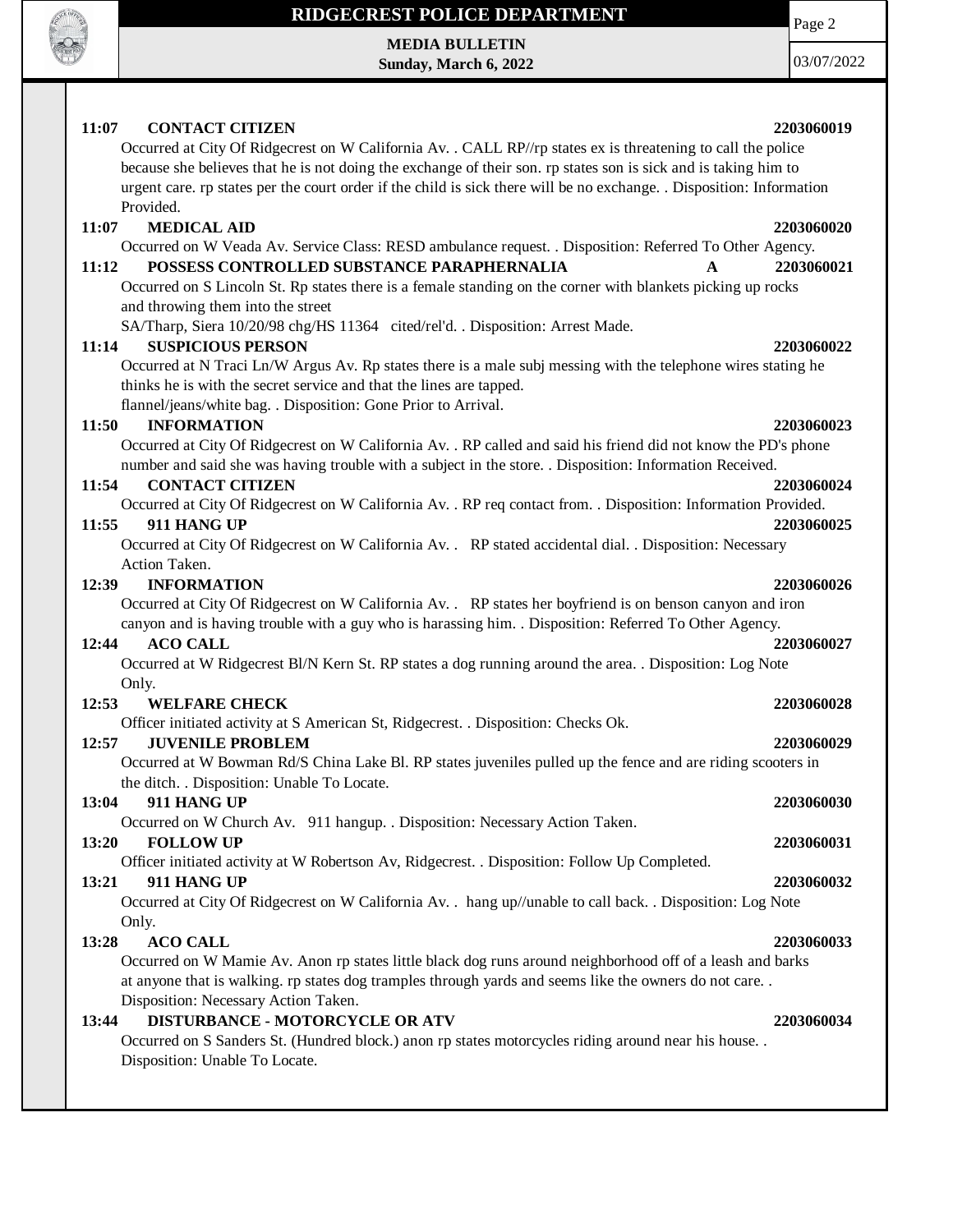

Page 3

03/07/2022

| 13:47 | <b>DISABLED VEHICLE</b>                                                                                                                                                                                 | 2203060035 |
|-------|---------------------------------------------------------------------------------------------------------------------------------------------------------------------------------------------------------|------------|
|       | Officer initiated activity at N Norma St, Ridgecrest. (Hundred block.). . Disposition: Necessary Action Taken.                                                                                          |            |
| 13:57 | <b>VEHICLE CHECK</b>                                                                                                                                                                                    | 2203060036 |
|       | Officer initiated activity at N China Lake Bl, Ridgecrest. . Disposition: Checks Ok.                                                                                                                    |            |
| 14:02 | <b>DISTURBANCE - MUSIC</b>                                                                                                                                                                              | 2203060037 |
|       | Occurred on W Reeves Av. Loud music. . Disposition: Warning (Cite/Verbal).                                                                                                                              |            |
| 14:02 | <b>FLAG DOWN</b>                                                                                                                                                                                        | 2203060038 |
|       | Officer initiated activity at Tmobile, N China Lake Bl, Ridgecrest. . Disposition: Checks Ok.                                                                                                           |            |
| 14:09 | <b>SUSPICIOUS PERSON</b>                                                                                                                                                                                | 2203060039 |
|       | Occurred at Arby's on S China Lake Bl. . male subj walking around parking lot and messing with employees                                                                                                |            |
|       | vehs//wma/blue jacket/red hoodie. . Disposition: Necessary Action Taken.<br><b>CONTACT CITIZEN</b>                                                                                                      |            |
| 15:00 | Occurred at Walgreens #09030 on W Drummond Av. . RP requesting in person contact in regards to him being                                                                                                | 2203060040 |
|       | stalked and threatened at work. RP has store video of possible suspect. . Disposition: Information Received.                                                                                            |            |
| 15:03 | <b>CONTACT CITIZEN</b>                                                                                                                                                                                  | 2203060041 |
|       | Occurred at City Of Ridgecrest on W California Av. . RP IN LOBBY//rp states daughter is being cyber bullied                                                                                             |            |
|       | and would like to make a report. . Disposition: Necessary Action Taken.                                                                                                                                 |            |
| 15:08 | <b>CITIZEN ASSIST</b>                                                                                                                                                                                   | 2203060042 |
|       | Occurred at Ridgecrest Regional Hospital on N China Lake Bl. . Rp states staff is chasing a suicidal subj                                                                                               |            |
|       | through the church parking lot near starbucks. subj is wearing paper scrubs. . Disposition: Necessary Action                                                                                            |            |
|       | Taken.                                                                                                                                                                                                  |            |
| 15:11 | <b>CONTACT CITIZEN</b>                                                                                                                                                                                  | 2203060043 |
|       | Occurred at City Of Ridgecrest on W California Av. . RP IN THE LOBBY//rp requesting to speak to an officer                                                                                              |            |
|       | regarding case 22-685. . Disposition: Information Received.                                                                                                                                             |            |
| 15:23 | 911 WIRELESS CALL                                                                                                                                                                                       | 2203060044 |
|       | Occurred at City Of Ridgecrest on W California Av. . abandoned line//unable to call back. . Disposition: Log                                                                                            |            |
|       | Note Only.                                                                                                                                                                                              |            |
| 15:29 | <b>SUSPICIOUS PERSON</b>                                                                                                                                                                                | 2203060045 |
|       | Occurred on W Perdew Av. Rp states 2 subjs came to her house. rp states she did not answer the door but                                                                                                 |            |
|       | there have been subjs that have come by the last few days and she does not know who they are. . Disposition:                                                                                            |            |
|       | Information Received.                                                                                                                                                                                   |            |
| 15:35 | <b>WELFARE CHECK</b>                                                                                                                                                                                    | 2203060046 |
|       | Occurred on W Iowa Av. rp states neighbor pacing back and forth in the street and wife asked rp to call<br>someone for help. wma/whi/pj pants/socks/no shoes/bald. Disposition: Necessary Action Taken. |            |
| 15:36 | <b>VANDALISM REPORT</b>                                                                                                                                                                                 | 2203060047 |
|       | Occurred at Desert Empire Fairgrounds on S Richmond Rd. . Rp states there is tranisent that is in the rv park                                                                                           |            |
|       | and she broke a water line. rp states she was looking at some of the trailers in the park as well. . Disposition:                                                                                       |            |
|       | Warning (Cite/Verbal).                                                                                                                                                                                  |            |
| 16:37 | <b>THEFT</b>                                                                                                                                                                                            | 2203060048 |
|       | Occurred on E Wilson Av. Rp states son's phone was stolen from the park approx 20-30 min ago. . Disposition:                                                                                            |            |
|       | Necessary Action Taken.                                                                                                                                                                                 |            |
| 17:15 | RESISTING/DELAYING/OBSTRUCTING OFFICER                                                                                                                                                                  | 2203060049 |
|       | Occurred at Desert Empire Fairgrounds on S Richmond Rd. . Rp states female is back in the RV park and sitting                                                                                           |            |
|       | next to one of the trailers                                                                                                                                                                             |            |
|       | SA/Tharp, Siera 10/20/98 chgs/PC 148(A)(1); PC 602; PC 647(F) Drugs/booked CRF. . Disposition: Arrest                                                                                                   |            |
|       | Made.                                                                                                                                                                                                   |            |
| 18:26 | <b>SHOPLIFTING</b>                                                                                                                                                                                      | 2203060050 |
|       | Occurred at Fastrip Food Store on S China Lake Bl. . Cold beer run report.                                                                                                                              |            |
|       |                                                                                                                                                                                                         |            |
|       |                                                                                                                                                                                                         |            |
|       |                                                                                                                                                                                                         |            |

**Sunday, March 6, 2022**